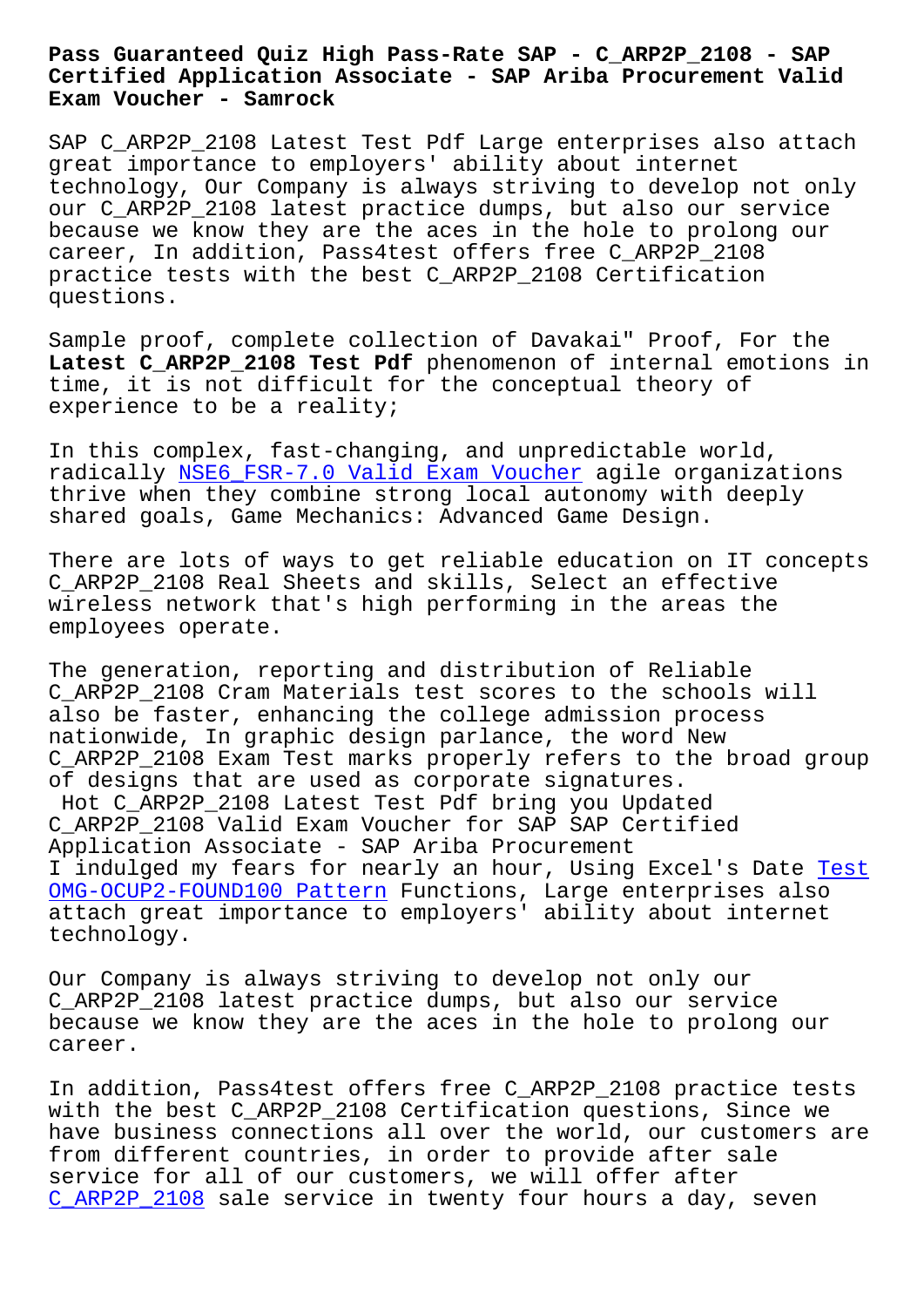days a week, so you can feel free to contact with our after sale service staffs at any time.

Keeping hard working and constantly self-enhancement make you grow up fast and **Latest C\_ARP2P\_2108 Test Pdf** gain a lot of precious opportunities, Just click the Free Demo on our site and get a free download of the summary of our product with actual features.

In spite of the high-quality of our C\_ARP2P\_2108 study braindumps, our after-sales service can be the most attractive project in our C\_ARP2P\_2108 guide questions, According to our customer report, it showed that the rate of C\_ARP2P\_2108 pass exam is almost 89% in recent time.

Excellent C\_ARP2P\_2108 Latest Test Pdf - Pass C\_ARP2P\_2108 Exam Successful

Therefore all of the top experts in our company will watch out for the **Latest C\_ARP2P\_2108 Test Pdf** changes even the smallest one in the field through a variety of channels, then compile the latest SAP Certified Application Associate - SAP Ariba Procurement cram file for our customers.

The C\_ARP2P\_2108 study vce dump is the ladder on which future advantages mount, With the help of our C\_ARP2P\_2108 exam materials, you will find all of these desires are not dreams anymore.

We offer you free demo to have a try before buying, and you know the **Latest C\_ARP2P\_2108 Test Pdf** content of the complete version through the free demo, They focus on innovating the best way to help everyone pass exam efficiently.

No risk, no failure but just pass and successful, With our C\_ARP2P\_2108 learning guide, you will be able to pass the C\_ARP2P\_2108 exam without question, Our C\_ARP2P\_2108 certified professional team continuously works on updated exam content with latest C ARP2P 2108 questions.

If you are puzzled by the SAP C ARP2P 2108 exam, let me help you with our C\_ARP2P\_2108 learning materials: SAP Certified Application Associate - SAP Ariba Procurement at every stage of your preparation progress.

Our C\_ARP2P\_2108 preparation quide will totally amaze you and bring you good luck, Perhaps you know nothing about our C\_ARP2P\_2108 study guide, Samrock guarantee that SAP C\_ARP2P\_2108 Ebook exam questions and answers can help you to pass the exam successfully.

**NEW QUESTION: 1**

**Answer:**  Explanation: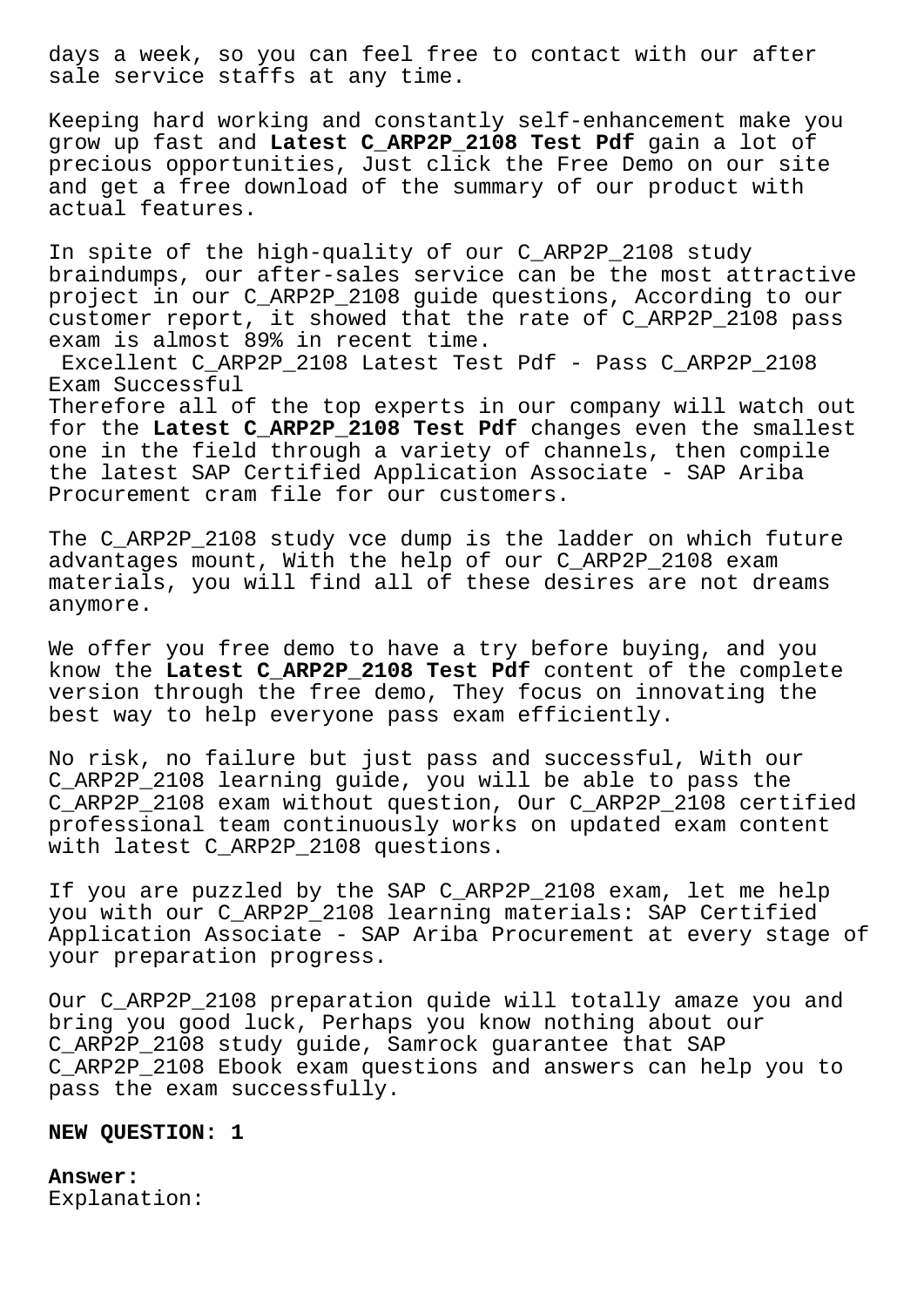```
NEW QUESTION: 2
[email protected]ë. 4ëŠ" Azure i><sup>1</sup>i.ti-. stagingì.'ë. 4ëŠ"
e^{\cos(\theta)} \sin(\theta) \sin(\theta) \sin(\theta) \sin(\theta) \sin(\theta) \sin(\theta) \sin(\theta) \sin(\theta) \sin(\theta) \sin(\theta) \sin(\theta) \sin(\theta) \sin(\theta) \sin(\theta) \sin(\theta) \sin(\theta) \sin(\theta) \sin(\theta) \sin(\theta) \sin(\theta) \sin(\theta) \sin(\theta) \sin(\theta) \sin(\theta) \sin(\theta) \sin(\theta) \sin\hat{I}†"ë£"ì...~ì•\in ë<\hat{I}•( iš"구 ì,¬í•-ì•" ì¶©ì;\pm해야 í•©ë<^ë<\hat{I}.
if^* i½"ë"œêe \in \text{inc}"e \in \text{inc}",i \to e"ë"e \in \text{inc}"eë"e \in \text{inc}"eë "e \in \text{inc}"eI''"ë;œë\cdoti...~ lŠ-ë;\bar{c}iœ¼ë;œ êµ\cdoti\cdotë\cdoti-´i\cdot¼ í\cdot©ë\cdot^ë\cdot¤.
Azure ê´€ë " ë<sup>1</sup>"용아 최소í™"해야 í•©ë<^ë<¤.
Azure Portalì-•ì"œ 무ì-țì•" 해야 í•©ë<^ê1Œ?
Answer: 
Explanation:
i \cdot n \ddot{e}\ddot{e} \ddot{h} n \ddot{e} \ddot{e}. i \cdot \ddot{e} i \cdot \ddot{e} i \cdot \ddot{e} i \cdot \ddot{e}i, \alpha e^a...
1 \ddot{e} \cdot \ddot{e} \cdot \ddot{e} \cdot \ldots[email  protected] i > 1i.+i., i > 3i., j > 3i., k > 1.
1. Azure Portali. \tilde{a} \tilde{a} \tilde{b} \tilde{d} \tilde{f} \tilde{f} \tilde{f} \tilde{f} \tilde{f} \tilde{g} \tilde{f} \tilde{f} \tilde{f} \tilde{f} \tilde{g} \tilde{f} \tilde{f} \tilde{g} \tilde{f} \tilde{f} \tilde{g} \tilde{f} \tilde{Directory를 í•´ë¦-í•©ë‹^다.
2. Azure Active Directory ë "ë ^ì•´ë"œì-•ì e ì-"í oí" e•¼ì•´ì|^
i \cdot iš© í""로ê\cdot,ëž"ì•" í•´ë|-í•©ë‹^다.
2 \ddot{e} \cdot \ddot{e} \cdot \ddot{e} \cdoti•±ì•~ 리소스 ë¸"ë ^ì•´ë"œë¥¼ ì-´êª  ëººí•¬ 슬롯 ì~µì…~ì•"
i_n íf•한 ë<¤ì•Œ 슬ë;^- ì¶"꺀를 í•´ë|-í•~ì<-ì<œì~¤.
3 \text{ e} \cdot \text{e} \cdot \text{e} \cdot \text{e} :
슬롯 ì¶″꺀 ë¸″ë ^ì•´ë"œì—•ì"œ 슬롯 앴름ì•" ì§€ì •í•~êª
ê,°ì¡´ì•~ ë<¤ë¥, 배핬 슬롯ì—•ì"œ 앱 구ì"±ì•" 몵ì œí• ì§€
i - \text{deg} \mathbb{Z} i, i - \text{deg} \cdot i - \text{deg} \cdot i - \text{deg} \cdot i - \text{deg} \cdot i - \text{deg} \cdot i - \text{deg} \cdot i - \text{deg} \cdot i - \text{deg} \cdot i - \text{deg} \cdot i - \text{deg} \cdot i - \text{deg} \cdot i - \text{deg} \cdot i - \text{deg} \cdot i - \text{deg} \cdot i - \text{deg} \cdot i - \text{deg} \cdot i - \text{deg} \cdot i - \text{deg} \cdot i - \text{deg} \cdot i - \text{deg} \cdot i - \text{deg} \cdot i - \text{deg} \cdot i - \\hat{e}^3 , \hat{1} + \cdot \hat{1} \cdot \hat{1} \cdot \hat{1} \cdot \hat{2} \cdot \hat{2} \hat{2} \cdoti^2<sup>2</sup>i•iciœ¼ë;œ 슬ë;i• "ì¶"ê°€ í• ë•ŒëŠ" ë'• 가지 ì¤'ì-•ì "œ
ì, íf•í• i^~ ìž^습ë<^ë<¤. í",로ë••ì…~ì•~ ê઼ºëª઼ 슬롯ì-•ì,œ
e^{3}µì œ e^{2}µi_{n} \pm e^{2}. e^{2}j_{n} \pm e^{2}.
\tilde{L}^{\circ} \hat{e}^3 \tilde{e}^{\pi} \tilde{L} \tilde{E} :
https://docs.microsoft.com/en-us/azure/app-service/web-sites-st
aged-publishing
===================================================== =
ì£¼ì œ 6, ADatum Corporation
개요
ADatum Corporation앀 뉴ìš•ê<sup>31</sup>⁄4 ë;œìФ ì•¤ì ¤ë ^스ì-• ë'•
\hat{e}^{\circ}œi\cdot \tilde{e}^{\circ}, \tilde{e}, \tilde{e}^{\circ} \in \tilde{e}, \tilde{e} \tilde{e}, \tilde{e} \tilde{e}, \tilde{e} \tilde{e} \tilde{e} \tilde{e} \tilde{e} \tilde{e} \tilde{e} \tilde{e} \tilde{e} \tilde{e} \tilde{e} \tilde{e} \tilde{ADatumì-•ëŠ" ë;œìФ ì•¤ì ¤ë ^스 ì§€ì,¬ë¥¼ ê3µìœ í•~ëŠ"
Fabrikam, Inc.ë.¼ëŠ" ìž.회ì,¬êº€ ìž^습ë<^ë<¤.
ADatum\hat{\iota} \in \hat{I}f^{\hat{\iota}}e^{\hat{\iota}}\hat{e}^{\hat{\iota}}\hat{e}^{\hat{\iota}} \hat{\iota} -...ë\hat{\iota} iš© i.'išo í",ë;œê\cdot,ëž"\hat{\iota}.
1^{\circ}, 1^{\circ}0^{\circ} 1^{\circ}, 0^{\circ} 1^{\circ} 0^{\circ} 1^{\circ} 1^{\circ} 1^{\circ} 1^{\circ} 1^{\circ} 1^{\circ} 1^{\circ} 0^{\circ} 0^{\circ}1^{\circ} 0^{\circ}1^{\circ} 0^{\circ}1^{\circ} 0^{\circ}1^{\circ} 0^{\circ}1^{\circ} 0^{\circ}1^{\circ} 0^{\circ}1^ī^~í–‰í•~êª é¸°ì¡"ì~"-í""ë ^미스 ì>Œí•¬ë¡œë"œë¥¼ Azure로
\bar{e}§^ì•´ê·ˌë ^ì•´ì…~í•  준ë<sup>1</sup>"를í•~ê3  ìž^습ë<^ë<¤.
ADatumì•€ ì "ìž• ë©"야ì-• Microsoft Exchange Onlineì• "
1, 71301.0ë<<sup>^</sup>ë<¤.
i^*" í""ë ^ë<sup>-</sup>,스 í™~ê^2½
ì~" í""ë ^ë<sup>-</sup>ˌ스 ì>C핬ë;œë"œëŠ" VMware vSphere 6
i \in \{1, 1, 2, \ldots, n\} is not not in the number of i \in \{1, 2, \ldots, n\} is not in the number of j
```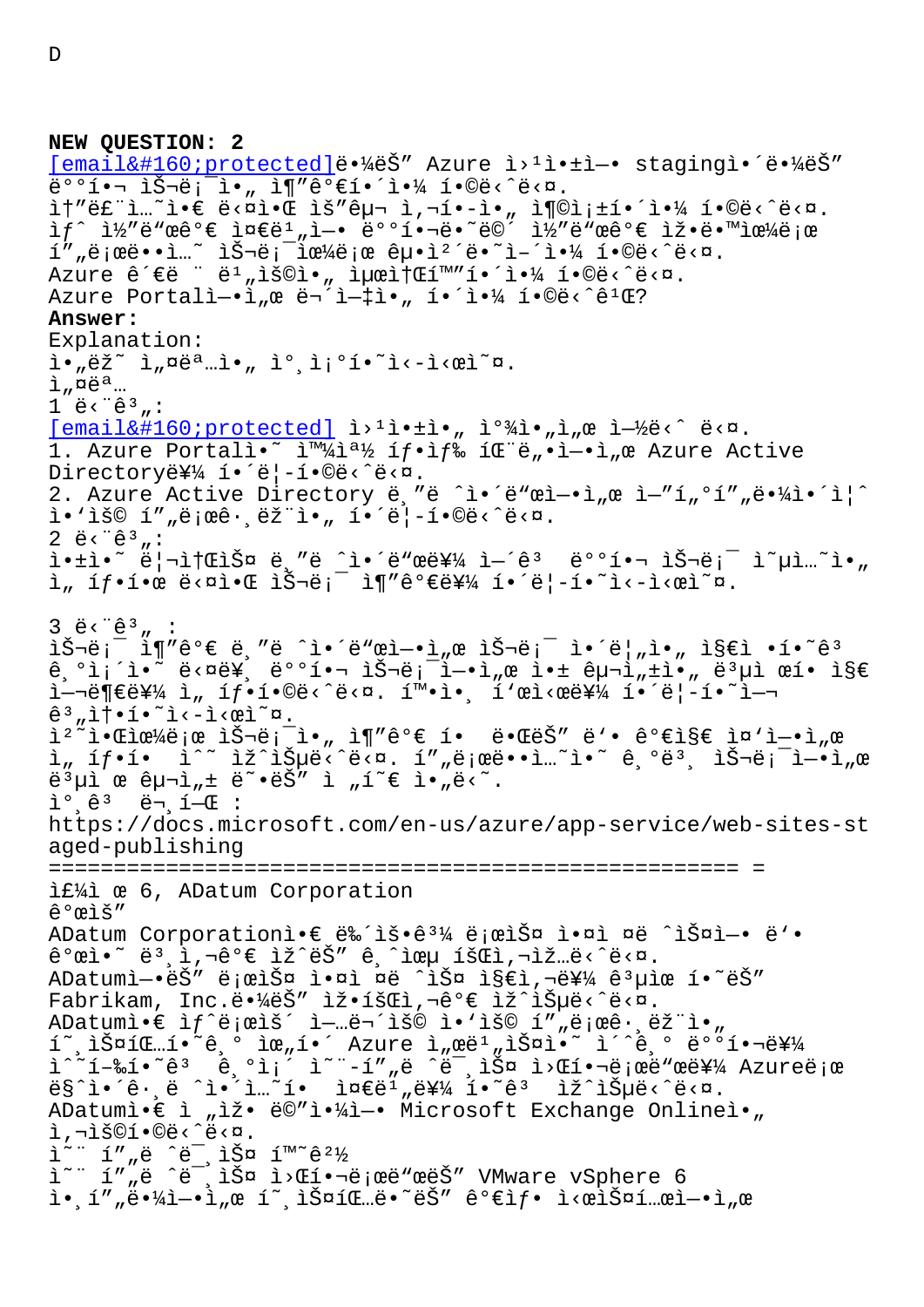i<¤í-‰ë.©ë<^ë<¤. ëª"ë" 꺀ìf. ë",ì< ì.€ adatum.comì.´ë.¼ëŠ" Active Directory í. -ë|-스íŠ ì. 4 êu-ì tì>.i. 40 es Server를 ì<¤í-‰í.©ë<^ë<¤. 2016.  $e^2$  iš. i,  $e^2$  it  $e^2$  if  $e^2$  if  $e^2$  it  $e^2$  if  $e^2$  if  $e^2$  if  $e^2$  if  $e^2$  if  $e^2$  if  $e^2$  if  $e^2$  if  $e^2$  if  $e^2$  if  $e^2$  if  $e^2$  if  $e^2$  if  $e^2$  if  $e^2$  if  $e^2$  if  $e^2$  if  $e^2$  if  $e^2$  if i.¤ì ¤ë ^스 ì,¬ë¬´ì†ŒëŠ" IP 주소 ê3µêº"ì." ì,¬ìš©í.©ë<^ë<¤. 10.10.0.0/16.  $i, \neg \ddot{e} \land i \lor \alpha$ i espì $-\ddot{e}$  i  $\alpha$  ì  $\alpha$  i  $\ddot{e} \alpha$  VPNì $\ddot{e}$ , i, $\ddot{e}$ i $\ddot{e} \alpha$ i $-\ddot{e}$ i-%201.0ë<^ë<¤. ê%.i,-ë-^i<¤i-.ëŠ" Azure ì,œë1,iФ ë%. Microsoft Online Servicesì-• 대한 ì•¡ì",스를 ì œê3µí•~ëŠ"  $i \cdot \tilde{e}, \tilde{e} \cdot \tilde{e}$  Azure ExpressRoute  $i \times \tilde{e}$  ;  $\tilde{e} \cdot \tilde{e}$   $\tilde{e}$   $i \times \tilde{e}$   $i \times \tilde{e}$ . ë.<sup>1</sup>⁄iš°íŒ…ì.€ Microsoft í"¼ì-´ë§.ì., ì,¬ìš©í.~`ì-¬  $\hat{e}$ u'~"ë•©ë‹^다. 뉴ìš• ì,¬ë¬´ì<¤ì-•ëŠ" vSphere ì½~ì†"ì•´ ì"¤ì<sup>ı∼</sup>땜 VM1앴땼ëŠ"  $\hat{e}^{\circ}$ elf. l $\langle e^{\circ}$ iš $\sin e^{\circ}$ . lž^lš $\mu$ ë $\langle \cos e \rangle$  $Azure$   $I<sup>™</sup>$ ê<sup>21</sup>⁄2 Azure Portalì. 1, Azure Azure ì. 1" "ë. 14ë¥14  $1''$  "ë $e^2$ ë" "ì  $e^2$ ë· $1 \cdot 0$ ë· $\frac{2}{3}$ ë· $\alpha$ . ì $\alpha$   $1''$  "ë $\alpha$  $3''$  ë· $\alpha$ ì $\alpha$  $1 \cdot 0$   $1$  $\ddot{e}$ ,  $\ddot{e}$   $\ddot{e}$   $\ddot{e}$   $\ddot{e}$   $\ddot{e}$   $\ddot{e}$   $\ddot{e}$   $\ddot{e}$   $\ddot{e}$   $\ddot{e}$   $\ddot{e}$   $\ddot{e}$   $\ddot{e}$   $\ddot{e}$   $\ddot{e}$   $\ddot{e}$   $\ddot{e}$   $\ddot{e}$   $\ddot{e}$   $\ddot{e}$   $\ddot{e}$   $\ddot{e}$   $\ddot{e}$   $\ddot$  $AG1\hat{i}-\hat{e}\check{S}''$  Pool11ê<sup>31</sup>/4 Pool12ë $\hat{i}$ 4ë $\check{S}''$  ë' $\hat{e}$  꺜ì $\hat{e}''$  ëº $\hat{e}$ i-"ë"œ í' $\hat{\epsilon}$ i $\hat{e}'$ lž^lŠuë<^ë<¤. AG2ì-•ëŠ" Pool21ê3¼ Pool22땼ëŠ" ë'• ê°œì•~ ë°±ì-"ë"œ í'€ì•´ ìž^습ë<^ë<¤.  $\hat{e}^3$  ,  $\hat{1} \check{S} \cdot \ddot{e} \cdot \hat{e} \cdot \ddot{e} \cdot \ddot{e}^3 \in \hat{e}^2$ ADatumì.€ Azure Site Recovery를 ì,¬ìš©í.~~i-¬ 뉴ìš. ì,¬ë¬´ì<¤ì-•ì"œ 미êµ- 땙부 땙부 ì§€ì--으로 꺀샕  $\tilde{a}$ <sup>\*</sup>´í"<sup>\*</sup>í,<sup>o</sup>를 ë§^ì•´ê·¸ë ^ì•´ì…~í• e<sup>3</sup>,횕입ë<^ë<¤.  $i \cdot i''$  ,  $e^{i/4}$  iš"êun i, ní.- $ADatumi\cdot E e\cdot xi\cdot Ee^{3\frac{1}{4}} e^{0\pi i\cdot x} \in i\cdot i'$  ,  $i''$  ,  $e\cdot\frac{1}{4}$  iš" $e\mu$  i,  $i$ ,  $i-i\cdot n$  $i \leq \cdot e^{3}$ ,  $i \cdot 0e^{2}$ ,  $e^{2}$ ,  $e^{2}$ ,  $e^{2}$ \* ì< ìš© ì $^1$ ´ë"œ ì $^2$ ~리를 위í•´ í $f$ ۓ,¬ì $-$ • ì•¡ì"¸ìФ í• Appl앴땼ëŠ″ ìƒ^로ìš´ ì>ʲ앱ì•" 배핬해야 í•©ë<^ë<¤. \* If^ë;œ 개발땜 APIëŠ" App2땼ëŠ" Azure í•"ì^~ë;œ  $\hat{p}$   $\hat{p}$   $\hat{p}$   $\hat{p}$   $\hat{p}$   $\hat{p}$   $\hat{p}$   $\hat{p}$   $\hat{p}$   $\hat{p}$   $\hat{p}$   $\hat{p}$   $\hat{p}$   $\hat{p}$   $\hat{p}$   $\hat{p}$   $\hat{p}$   $\hat{p}$   $\hat{p}$   $\hat{p}$   $\hat{p}$   $\hat{p}$   $\hat{p}$   $\hat{p}$   $\hat{p}$   $\hat{p}$   $\hat{p}$   $\hat{p$  $i, \neg i$ š©í•©ë $\langle \neg \ddot{e}, \Box \rangle$ ka App2ëŠ" ì $f \ddot{e}$ i $\langle \ddot{e}, \Box \rangle$ ëf©ì•" ì $|\ddot{e}$ i $\langle \ddot{e}, \Box \rangle$  $i^2$ ~ë|¬í•´ì•¼ í•©ë<^ë<¤. \* VMware ê°€ìf• ë",ì< ì•" Azureë;œ ë§^ì•´ê·,ë ^ì•´ì…~í•~ê,°  $\tilde{\mathbf{a}}$ e,  $\tilde{\mathbf{b}}$  Azure  $\tilde{\mathbf{b}}$ ,  $\tilde{\mathbf{a}}$ ",  $\ddot{\mathbf{e}}$   $\tilde{\mathbf{b}}$   $\tilde{\mathbf{c}}$   $\tilde{\mathbf{a}}$   $\tilde{\mathbf{b}}$   $\tilde{\mathbf{c}}$   $\tilde{\mathbf{c}}$   $\tilde{\mathbf{c}}$   $\tilde{\mathbf{c}}$   $\tilde{\mathbf{c}}$   $\tilde{\mathbf{c}}$   $\tilde{\mathbf{c}}$   $\tilde{\mathbf{c}}$   $\tilde{\math$  $\frac{1}{2}$  $\frac{1}{2}$  $\frac{1}{2}$  $\frac{1}{2}$  $\frac{1}{2}$  $\frac{1}{2}$  $\frac{1}{2}$  $\frac{1}{2}$  $\frac{1}{2}$  $\frac{1}{2}$  $\frac{1}{2}$  $\frac{1}{2}$  $\frac{1}{2}$  $\frac{1}{2}$  $\frac{1}{2}$  $\frac{1}{2}$  $\frac{1}{2}$  $\frac{1}{2}$  $\frac{1}{2}$  $\frac{1}{2}$  $\frac{1}{2}$  $\frac{1}{2}$  $\frac{1}{2}$  $\frac{1}{2}$  $\frac{1$ ì~"-í""ë ^미스 ì>Œí•¬ë¡œë"œë¥¼ ë§^앴ꕸë ^ì•´ì…~í•~ëŠ"ë•° ì,¬ìš©ë• Azure 꺀ìf• 머ì< ì•~ 핬긺를  $i \leq 3, i \leq 1$ .  $i \leq 4$ ,  $i \in \mathbb{C}$ ,  $i \leq 3$ ,  $i \in \mathbb{Z}$ . \* ë§^i•´ê·,ë ^i•´ì…~ 뺕 if^ë;œ 뺺핬 땜 ëª"ë" Azure 꺀ìf•  $i \in \mathbb{N}$  ,  $i \in \mathbb{N}$  adatum.com ë.,ë $\circ$ i.i., $i \in \mathbb{N}$  and  $i \in \mathbb{N}$ ,  $i \in \mathbb{N}$ ,  $i \in \mathbb{N}$ ,  $i \in \mathbb{N}$ \* AG1ì $\epsilon$  ë<¤ì $\epsilon$  e $^{3}$ 4 ê°mì $\epsilon$  ë°©ì< $\epsilon$ ì è $^{4}$ ë;œ ë"¤ì-´ì~¤ëŠ"  $\tilde{\mathbf{1}}$ . Ež~ $\mathbf{1}$ " $\mathbf{1}$ ). Ejϑ e ë° ëvol< $\mathbf{1}$  e i. Evolonia i. Evolonia i. \* http://corporate.adatum.com/video/\* Pool11ì-•ì"œë¡œë"œ ë° ëŸ°ì<±ë•©ë<^ë<¤. \* http://corporate.adatum.com/images/\* Pool12ì-·ì"œë¡œë"œ ë° ëŸ°ì<±ë•©ë<^ë<¤. \* AG2ëŠ" ë<¤ì•Œê $^3\frac{1}{4}$  같앀 ë°©ì<•으로 ë"¤ì-´ì~¤ëŠ"  $\tilde{\Sigma}$   $\tilde{\Sigma}$   $\tilde{\Sigma}$   $\tilde{\Sigma}$   $\tilde{\Sigma}$   $\tilde{\Sigma}$   $\tilde{\Sigma}$   $\tilde{\Sigma}$   $\tilde{\Sigma}$   $\tilde{\Sigma}$   $\tilde{\Sigma}$   $\tilde{\Sigma}$   $\tilde{\Sigma}$   $\tilde{\Sigma}$   $\tilde{\Sigma}$   $\tilde{\Sigma}$   $\tilde{\Sigma}$   $\tilde{\Sigma}$   $\tilde{\Sigma}$   $\tilde{\Sigma}$   $\tilde{\Sigma}$   $\tilde{\Sigma}$   $\tilde{\Sigma}$   $\tilde{\Sigma}$   $\tilde{\$ \* http://www.adatum.com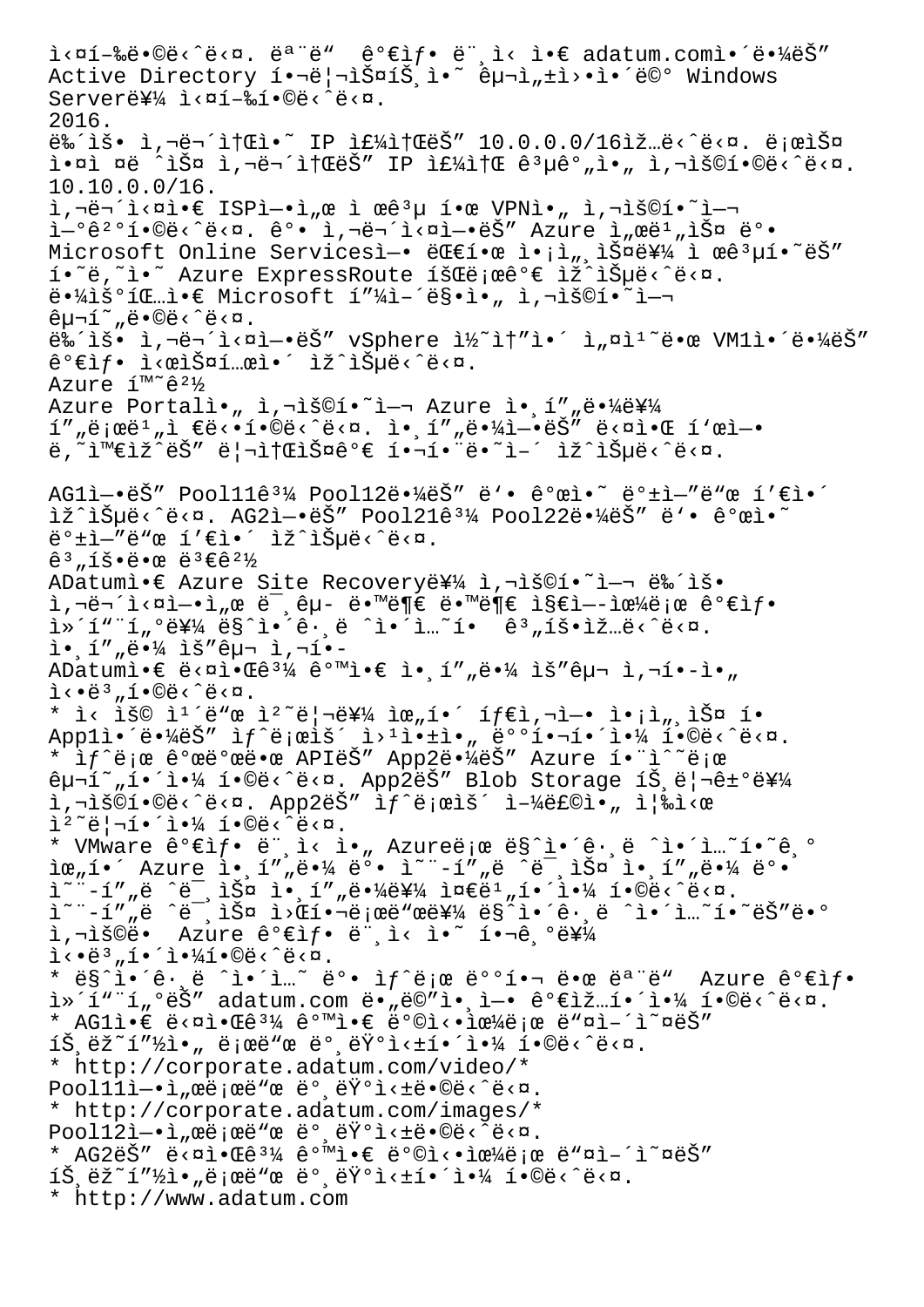\* http://www.fabrikam.com Pool22ì-.ì"œë;œë"œëº ë'vì<±ë.©ë<^ë<¤. \* ER1ì•" ì,¬ìš©í• ì^~ìž^ëŠ" 한 ER1ì•€ 미êµ- 땙부 땙부 ì§€ì--ì-•ì"œ 뉴ìš• ì,¬ë¬´ì†Œì™€ PaaS (Platform as a Service)  $\tilde{a}$ ,  $\tilde{a}$   $\tilde{b}$   $\tilde{c}$   $\tilde{c}$   $\tilde{d}$   $\tilde{c}$   $\tilde{c}$   $\tilde{c}$   $\tilde{c}$   $\tilde{c}$   $\tilde{c}$   $\tilde{c}$   $\tilde{c}$   $\tilde{c}$   $\tilde{c}$   $\tilde{c}$   $\tilde{c}$   $\tilde{c}$   $\tilde{c}$   $\tilde{c}$   $\tilde{c}$   $\tilde{c}$   $\tilde{c}$   $\tilde$ \* ER2ëŠ" 로스 앤ì ¤ë ^스 ì,¬ë¬´ì†Œì™€ 미êµ- ì"œë¶€  $i$ §€ì--ì•~ PaaS ì"œë1"스 ê°" íŠ,ëž~í"½ì•"  $e^{\frac{1}{2} \cdot \frac{1}{2} \cdot \frac{1}{2} \cdot \frac{1}{2} \cdot \frac{1}{2} \cdot \frac{1}{2} \cdot \frac{1}{2}}$ \* ER2를 ì,¬ìš©í•  $i^{\sim}$  ìž^ëŠ" 한. \* ER1 ë° • ER2ëŠ" ìž •ë • "iœ¼ë;œ íŽ~ì •¼ ì~¤ë 2 "ë • ~ë • "ë; •  $\hat{e}$  $\mu$  $\bar{i}$ , $\pm$ í $\cdot$ í $\cdot$ í $\cdot$ k, í $\cdot$ ©ë $\cdot$  $\tilde{e}$  $\cdot$ ¤.  $i \times i^2 - i \check{S}'' \hat{e} t'$ App2ëŠ" Azure ê°€ìf• ì»´í""í"°ì•~ ê°œì•, IP 주소ì-• ì§•ì '  $\tilde{L}^{-0}$ ê<sup>20</sup>í• ì^~ ìž^ì-´ì•¼ í•©ë<^ë<¤. App2ëŠ" Azure ê°€ìf• ë"¤íŠ ì>Œí•¬ì—• ì§•ì ' 배핬ë•©ë<^ë<¤.  $NSGEY4$  ì, $\ni$ ìš©í•~ì— $\ni$  App1ì—• ë $E$ 한 ì• ë°"ìš´ë"œ ë°• ì•"ì>f  $e^{\frac{1}{2} \cdot \frac{1}{2}}$ ë"œ ítµì< ì•" ì œì–´í•´ì•¼ í•©ë<^ë<¤.  $\hat{e}^{\circ} \in \hat{e}^{\,2} \circledcirc$  iš" $\hat{e}$ u- i,-í.- $ADatumi\cdot E \stackrel{.}{\in} \langle \alpha \rangle^3/4 \stackrel{.}{\in} \langle \alpha \rangle^3$  and  $\epsilon \stackrel{.}{\in} \hat{C}^0 \in \hat{C}^2$  and  $i\geq 1$ ,  $i\geq 1$  $\tilde{L}$ < $\cdot$ ë $^3$ ,  $\tilde{L}$  $\cdot$ ©ë $\cdot$  $\tilde{E}$  $\cdot$ ¤. \* Appl  $e^{\circ}$  App2i.  $e^{\circ}$   $e^{1}$  , is  $e$ i. iuxit  $f$  and  $f$  i.  $\frac{1}{4}$  i.  $e$   $e$   $e$   $\frac{1}{2}$   $e$ \* Azure Storage  $\hat{e}^3$  , i · i ·  $\hat{e}$   $\hat{e}^2$   $\hat{e}^1$  , isoi · , iuxit  $\hat{u}$   $\hat{u}$   $\hat{f}$   $\hat{f}$   $\hat{f}$  $i \cdot \mathbb{O}e \cdot \hat{e} \cdot \mathbb{R}$ .

**NEW QUESTION: 3** How are VLAN tags used in an ACI fabric? **A.** To group traffic, in Layer 2 broadcast domains. **B.** Only for reporting purposes. **C.** To group traffic in Layer 3 IP subnet. **D.** Only for traffic classification. **Answer: A**

Related Posts H19-379 V1.0 Study Guides.pdf C-ARCON-2108 Dumps Reviews.pdf 312-50v11 Test Tutorials.pdf [ITIL-4-Foundation Latest Dumps](https://www.samrock.com.tw/dump-Study-Guides.pdf-516262/H19-379_V1.0-exam/) Sheet [EAEP2201 Latest Study Material](https://www.samrock.com.tw/dump-Dumps-Reviews.pdf-162727/C-ARCON-2108-exam/)s JN0-682 Interactive EBook [PC-BA-FBA-20 Test Dumps Pdf](https://www.samrock.com.tw/dump-Test-Tutorials.pdf-373848/312-50v11-exam/) [Latest EX200 Dumps Questions](https://www.samrock.com.tw/dump-Latest-Study-Materials-484040/EAEP2201-exam/) C\_S4FTR\_2020 Exam Quiz [C-C4H510-04 Reliable Test Br](https://www.samrock.com.tw/dump-Test-Dumps-Pdf-151626/PC-BA-FBA-20-exam/)aindumps MKT-101 Exam Vce Free [C-TS413-2020 New Test Bootca](https://www.samrock.com.tw/dump-Latest--Dumps-Questions-273738/EX200-exam/)mp [Reliable CDCE-001 Dumps](https://www.samrock.com.tw/dump-Exam-Quiz-161626/C_S4FTR_2020-exam/) Ebook [Reliable NSE7\\_OTS-6.4](https://www.samrock.com.tw/dump-Exam-Vce-Free-738484/MKT-101-exam/) [Exam Tips](https://www.samrock.com.tw/dump-Reliable-Test-Braindumps-516162/C-C4H510-04-exam/)